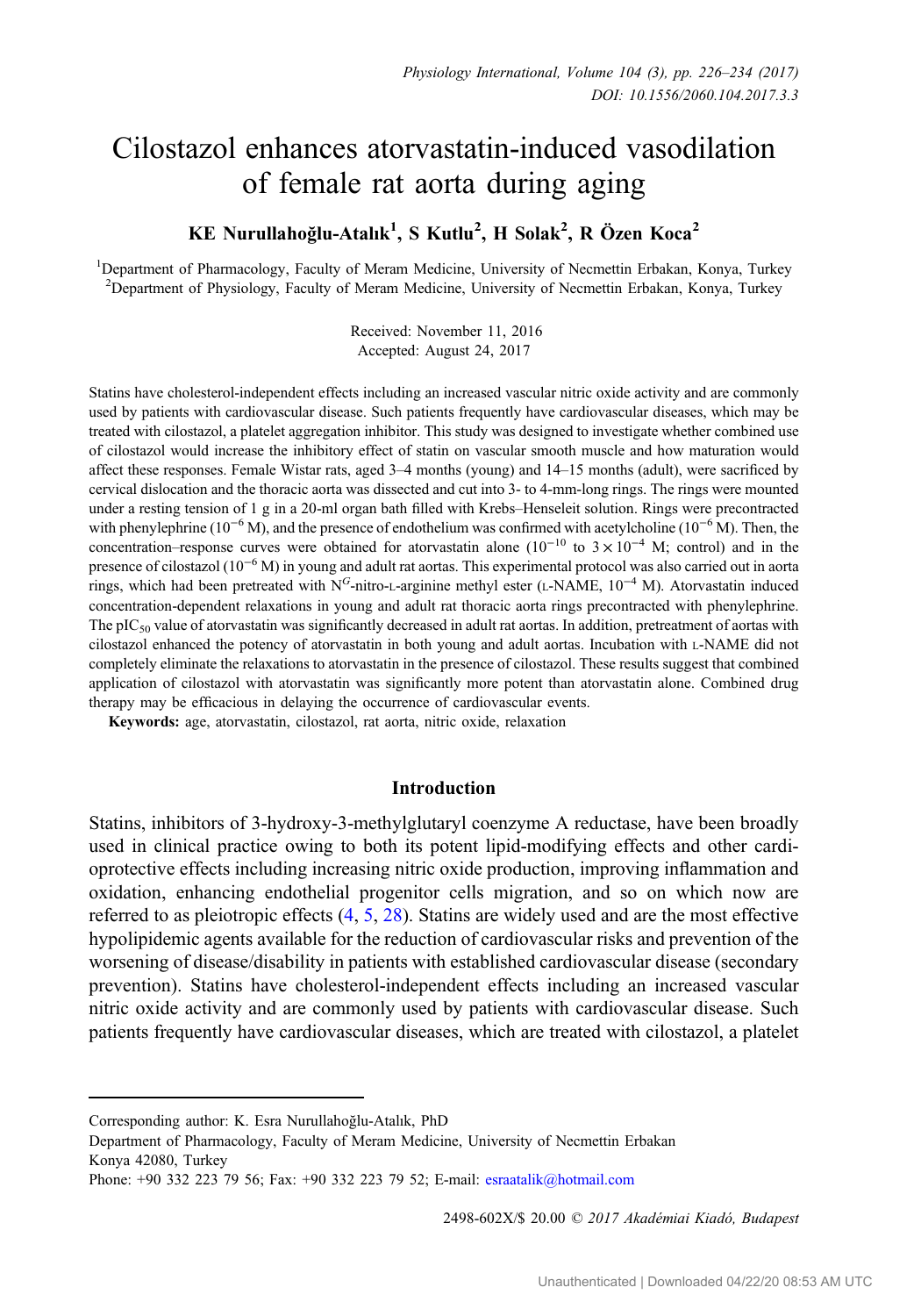aggregation inhibitor. However, to the best of our knowledge, there are no studies that analyze the combined effects of atorvastatin and cilostazol on vascular smooth muscle reactivity.

Maturation and senescence are physiological process. The effects of biological age on the responsiveness of the vascular system have been widely studied in terms of both maturation and senescence. Despite numerous recent studies have aimed to determine the effects of age on vascular reactivity of different agents, studies with statins remain incomplete and there are no *in vitro* studies that analyze the effects of statins on age-dependent responses of the rat aorta. Gong et al. ([9\)](#page-7-0) reported that the long-term administration of atorvastatin improves age-related endothelial dysfunction in aged rat aorta. Furthermore, Alvarez de Sotomayor et al. ([2\)](#page-7-0) have demonstrated that oral administration of simvastatin improves endothelial dysfunction in the aorta from aged rats by mechanisms associated with enhanced nitric oxide vasodilatation, reduced release of thromboxane  $A<sub>2</sub>$  from cyclooxygenase, and increased antioxidant properties of the vessel wall. These data underscore a new therapeutic perspective for simvastatin in age-related endothelial dysfunction. These results are all obtained in models, which used oral administration of statins.

Since its discovery in the 1980s, nitric oxide is in fact the elusive endothelium-derived relaxing factor, it has become evident that nitric oxide is not only a major cardiovascular signaling molecule, but changes in its bioavailability are crucial in the development of atherosclerosis. Sustained high levels of harmful circulating stimuli associated with cardiovascular risk factors elicit responses in endothelial cells that appear sequentially, namely endothelial cell activation and endothelial dysfunction. Endothelial dysfunction, characterized by reduced nitric oxide bioavailability, is now recognized by many as an early, reversible precursor of atherosclerosis. It is known that the ability of the endothelium to produce nitric oxide is reduced with aging ([29\)](#page-8-0).

Cilostazol, used as a selective inhibitor of type III phosphodiesterase (PDE3), induces an antiplatelet and antithrombotic effect by increasing cyclic adenosine monophosphate (cAMP) in platelets and vascular smooth muscle [\(15\)](#page-7-0). Recently, Li et al. [\(17\)](#page-7-0) reported that cilostazol induced the relaxation of rabbit thoracic aorta through activation of the big-conductance  $Ca^{2+}$ -activated K<sup>+</sup> channel via an endothelium-independent, protein kinase A-dependent signaling pathway. No previous study has focused on the effect of aging on the vasodilator effects of atorvastatin and also possible interaction of cilostazol with statins in vitro. However, an interaction could result from the fact that both drugs activate the nitric oxide–cyclic guanosine monophosphate pathway, thereby producing vasodilation. This study was designed to determine the effect of age on the statin-induced relaxation of rat thoracic aorta, and to identify whether pretreatment with cilostazol affects the vascular reactivity to atorvastatin. We also examined the role of nitric oxide in this interaction.

#### Materials and Methods

#### Animals and husbandry

Female Wistar rats, aged 3–4 months (young) and 14–15 months (adult), were obtained from Application and Research Center of Experimental Medicine, Necmettin Erbakan University (Konya, Turkey). The protocols of the animal experiments were approved by the internal ethical committee of Application and Research Center of Experimental Medicine, Necmettin Erbakan University.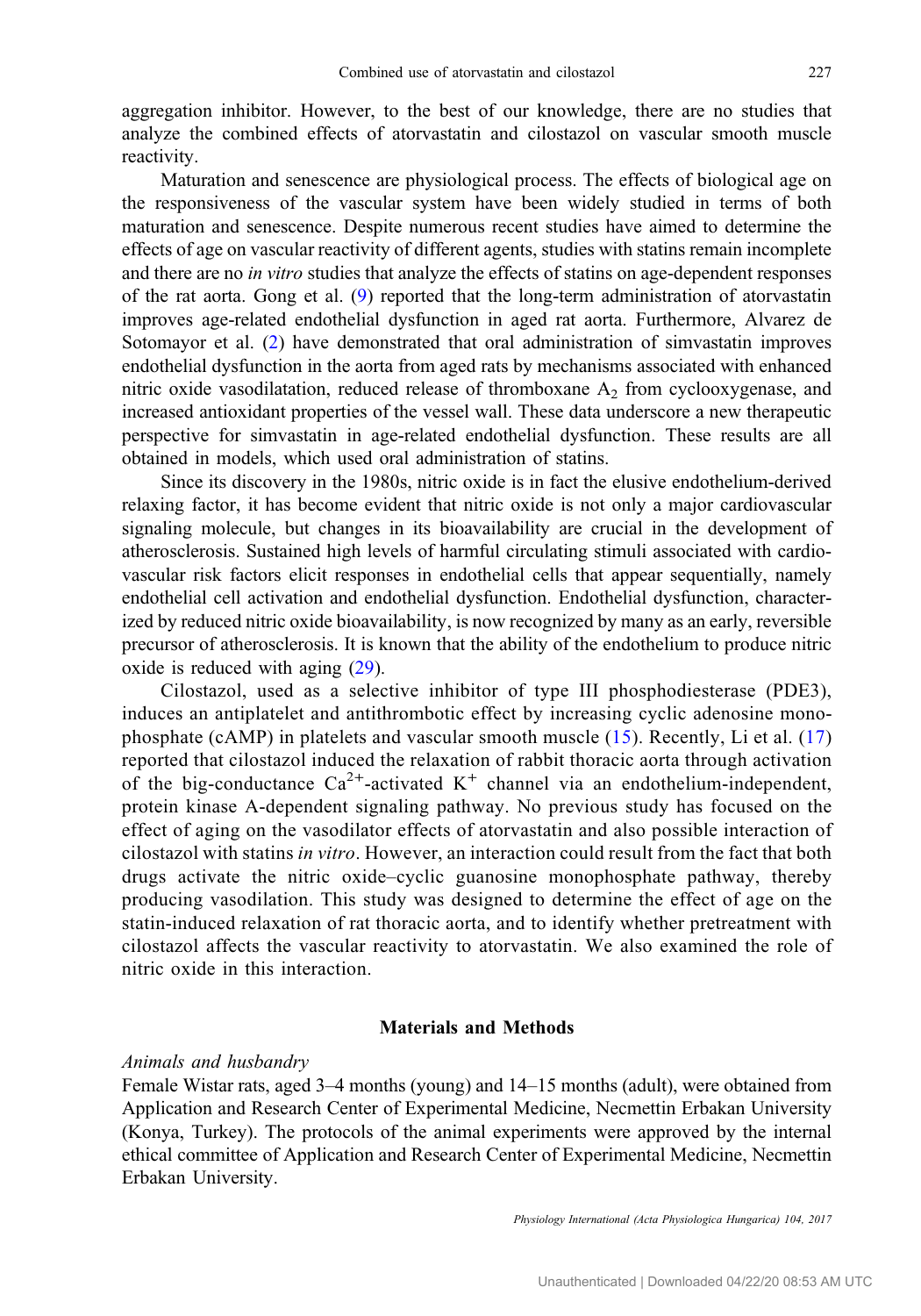## Experimental design

Rats were sacrificed by cervical dislocation and the descending thoracic aorta was quickly isolated, cleaned, and sectioned into 3- to 4-mm-long rings. The aorta rings were mounted under a resting tension of 1 g in a 15-ml organ bath filled with Krebs–Henseleit solution [composed of  $(mM)$ : NaCl 119, KCl 4.70, MgSO<sub>4</sub> 1.50, KH<sub>2</sub>PO<sub>4</sub> 1.20, CaCl<sub>2</sub> 2.50, NaHCO<sub>3</sub> 25, Glucose 11], maintained at 37 °C, and aerated with 95% O<sub>2</sub> and 5% CO<sub>2</sub>. Tissues were allowed to equilibrate for 1 h. Changes in isometric tension of aortic rings were recorded using a four-channel forcedisplacement transducer (BIOPAC MP36, Santa Barbara, CA, USA) connected through amplifiers to a ITBS08 Integrated Tissue Bath System (Commat, Ankara, Turkey).

Adequate care was taken to insert the hooks without damaging the endothelium. After the stabilization period, isometric contraction was induced by phenylephrine  $(10^{-6}$  M). During the tonic phase of the contraction, acetylcholine  $(10^{-6}$  M) was added to verify the integrity of the endothelium. The vascular endothelium was considered intact when the aortic rings showed relaxation ≥50%, and non-functional if relaxation was ≤10%. After washing, the tonic component of a second reaction was induced by phenylephrine ( $10^{-6}$  M) for 30 min, followed by the cumulative addition of atorvastatin ( $10^{-10}$  to  $3 \times 10^{-4}$  M) to the organ baths to induce relaxation.

After the first concentration–response curve was completed, rings were washed and allowed to reestablish resting tension. A second concentration–response curve to atorvastatin  $(10^{-10}$  to 3 × 10<sup>-4</sup> M) was determined in the presence of cilostazol (10<sup>-6</sup> M). Cilostazol was added to organ baths and the tissues were allowed to equilibrate for 30 min. Cilostazol and atorvastatin were prepared daily.

The influence of nitric oxide on relaxations to atorvastatin was specifically addressed by pretreating the rings with the nitric oxide synthase inhibitor  $N<sup>G</sup>$ -nitro-L-arginine methyl ester  $(L-NAME, 10^{-4} M; 24)$  $(L-NAME, 10^{-4} M; 24)$ . L-NAME had been added to the organ bath 20 min before concentration–response curves were obtained.

## Statistical analysis

Values are given as mean  $\pm$  SD. In all experiments, "n" is the number of rats from which the aortas were obtained. Relaxation responses to atorvastatin were expressed as percentages of the phenylephrine-induced contraction ( $10^{-6}$  M). The concentrations of atorvastatin causing 50% of the maximal response  $(IC_{50})$  were calculated from each individual concentration–response curves. pIC<sub>50</sub> ( $-\log$ IC<sub>50</sub>) values for atorvastatin (control and cilostazol-pretreated) curves obtained were compared using Student's *t*-test. Statistical significance was set at  $p < 0.05$ .

## Drugs

Phenylephrine, acetylcholine (dissolved in distilled water), cilostazol, and atorvastatin [dissolved in dimethyl sulfoxide (DMSO)] were used. The concentration of DMSO in the tissue bath was always kept below 0.4%. Phenylephrine and acetylcholine were obtained from Sigma-Aldrich (St. Louis, MO, USA). Cilostazol and atorvastatin were kindly provided by Abdi İbrahim Drug Industry (Istanbul, Turkey). DMSO was determined to have no effect on phenylephrine-induced contractions.

#### **Results**

Atorvastatin ( $10^{-10}$  to 3 ×  $10^{-4}$  M) induced relaxation in a concentration-dependent way in young and adult rat aortic rings precontracted with phenylephrine (Fig. [1](#page-3-0)). In young rat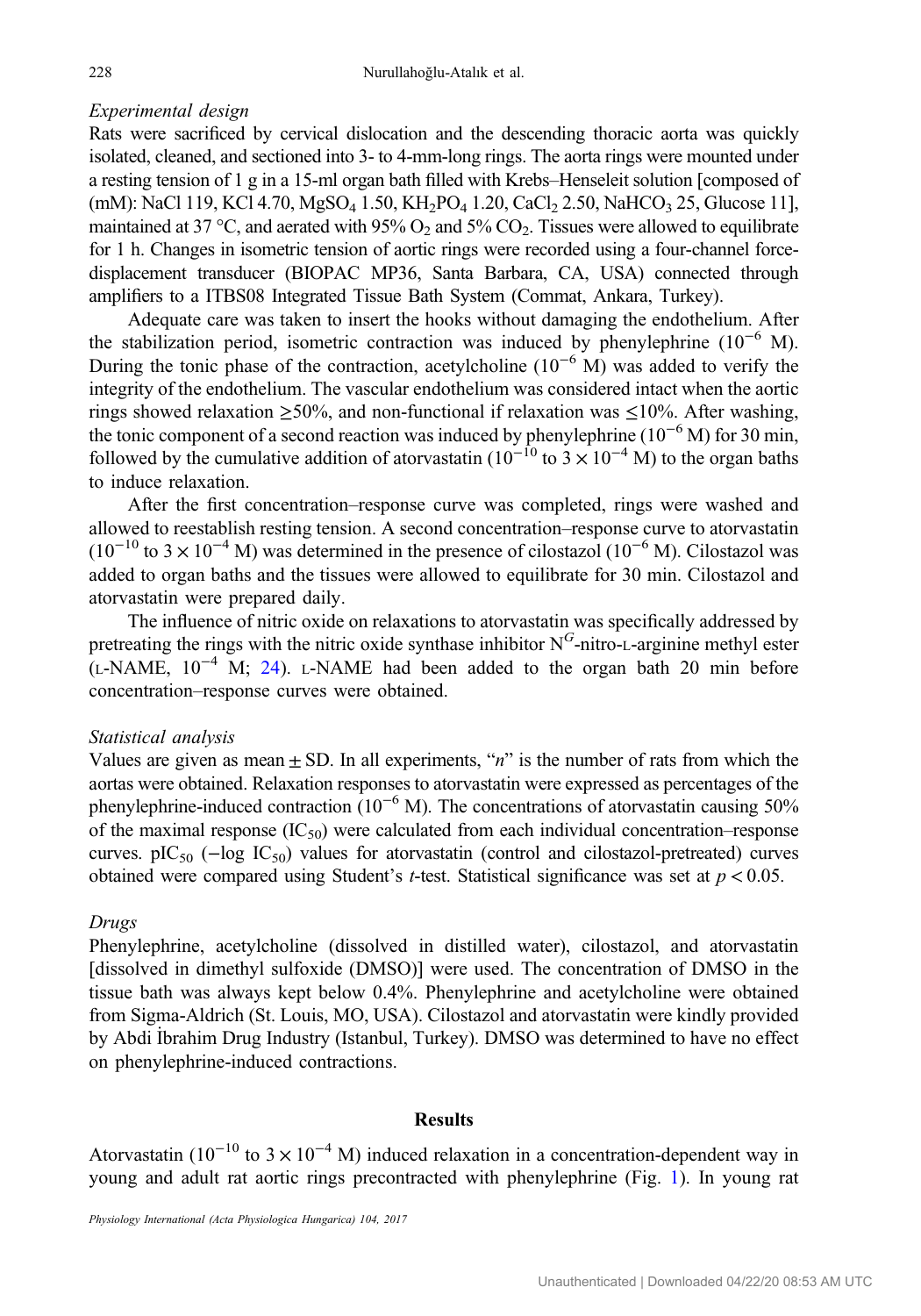<span id="page-3-0"></span>

Fig. 1. Concentration–response curves showing relaxations induced by atorvastatin (10<sup>-10</sup> to 3 × 10<sup>-4</sup> M) in young and adult rat thoracic aorta. Each point represents the mean  $\pm$  SD expressed as a percentage of the tension developed by 10−<sup>6</sup> M phenylephrine. Each value is derived from six experiments

aortas, the relaxation response to atorvastatin was significantly greater than in the aortas of adult rats. The sensitivity of atorvastatin was significantly decreased in mature rat aortas  $(pIC_{50} = 7.9 \pm 0.1$  in young and  $5.6 \pm 0.1$  in adult rats,  $p < 0.05$ ).

After incubation with the selective PDE3 inhibitor cilostazol (10<sup>-6</sup> M), atorvastatin evoked sustained relaxations of young and adult rat thoracic aorta rings in a concentrationdependent manner. In the presence of cilostazol, atorvastatin induced relaxation in low concentrations. Treatment with cilostazol significantly enhanced the potency of atorvastatin compared with control at both ages. Atorvastatin produced 80% relaxation at 10−<sup>10</sup> M concentration in the presence of cilostazol in both age groups.

Both in young and adult aortas, preincubation with the non-selective nitric oxide synthase inhibitor L-NAME suppressed atorvastatin-induced relaxation (Figs 2 and [3](#page-4-0)). Incubation of aortic rings with L-NAME in the presence of cilostazol did not completely



Fig. 2. Concentration–response curves showing relaxations induced by atorvastatin  $(10^{-10}$  to  $3 \times 10^{-4}$  M) in young rat thoracic aorta, in the presence of cilostazol (10−<sup>6</sup> M) and cilostazol (10−<sup>6</sup> M) with L-NAME  $(10^{-4}$  M). Each point represents the  $mean \pm SD$  expressed as a percentage of the tension developed by 10−<sup>6</sup> M phenylephrine. Each value is derived from six experiments

Physiology International (Acta Physiologica Hungarica) 104, 2017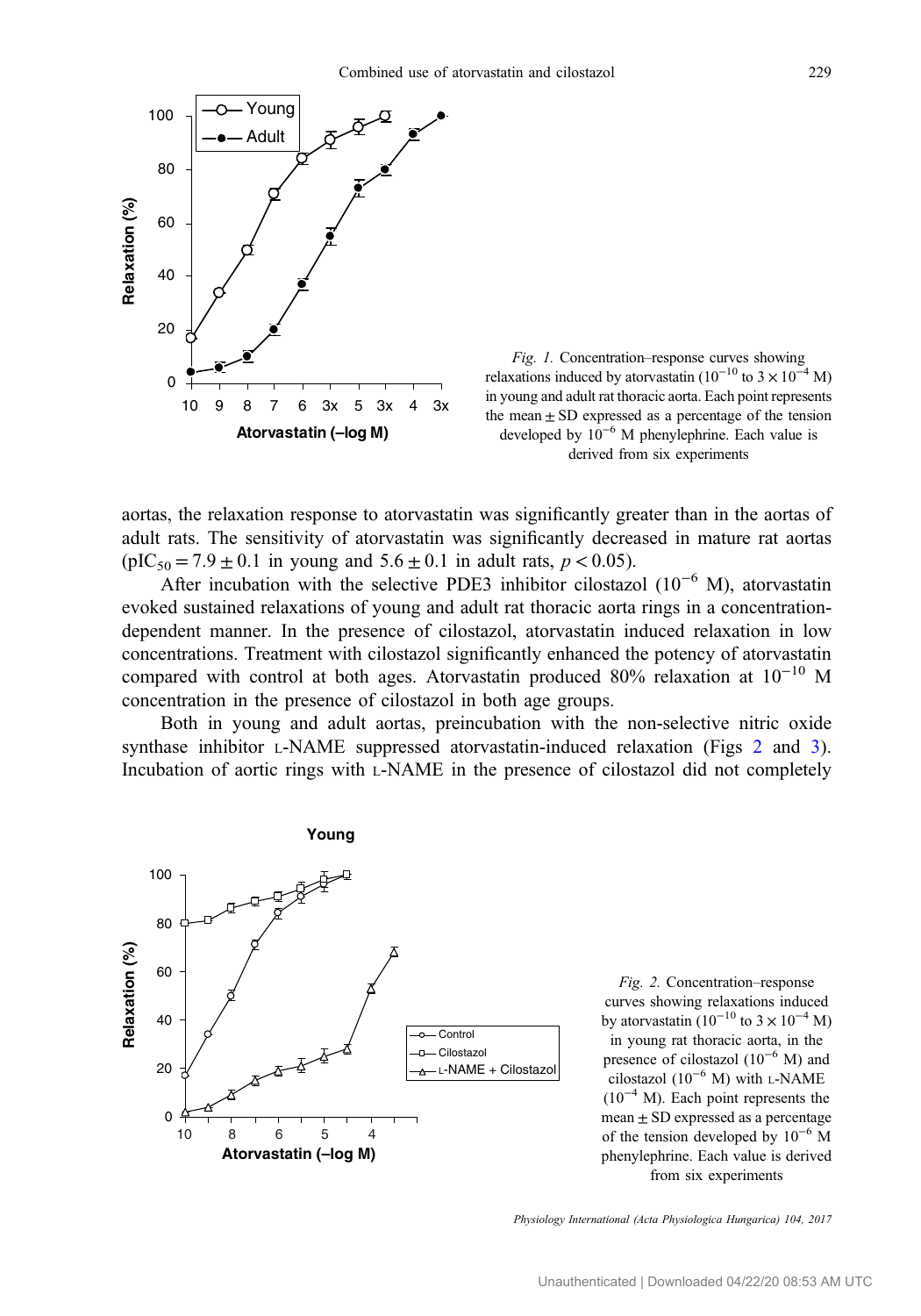<span id="page-4-0"></span>

Fig. 3. Concentration–response curves showing relaxations induced by atorvastatin  $(10^{-10}$  to  $3 \times 10^{-4}$  M) in adult rat thoracic aorta, in the presence of cilostazol (10−<sup>6</sup> M) and cilostazol (10−<sup>6</sup> M) with L-NAME  $(10^{-4}$  M). Each point represents the  $mean \pm SD$  expressed as a percentage of the tension developed by 10−<sup>6</sup> M phenylephrine. Each value is derived from six experiments

eliminate the relaxation to atorvastatin but significantly reduced the potency of atorvastatininduced relaxation in both age groups. In L-NAME-preincubated rings,  $pIC_{50}$  values decreased to  $4.1 \pm 0.6$  in young and  $4.9 \pm 0.6$  in adult rats ( $p < 0.05$ ). Preincubation with L-NAME in the presence of cilostazol diminished the vasodilator response to atorvastatin. The maximal relaxations are  $68\% \pm 3.8$  and  $93\% \pm 4.1$  in young and adult rat aortas, respectively.

On the other hand, we also determined that the concentration–response to atorvastatin was reproducible (time-match control experiments) and did not change in the presence of the vehicle of atorvastatin (DMSO), in terms of both maximum and  $\text{pIC}_{50}$  values (data not shown).

#### **Discussion**

In this study, atorvastatin induced concentration-dependent relaxations in young and adult rat thoracic aorta rings precontracted with phenylephrine. The sensitivity of atorvastatin was significantly decreased in adult rat aortas, and cilostazol pretreatment enhanced the potency of atorvastatin. It has been reported that statins are also able to induce a vasodilation, which may be endothelium-dependent and induced by an increased production of nitric oxide [\(2](#page-7-0)). It is known that cilostazol and other cAMP-elevating agents increase nitric oxide production by endothelial cells [\(24](#page-8-0)). In this study, we observed cilostazol potentiated atorvastatin-induced relaxation for the first time.

Beyond their primary mode of action of reducing plasma cholesterol levels, statins have beneficial effects on the cardiovascular system. Several studies have revealed that statins enhance the bioavailability of nitric oxide and consequently improve endothelial function [\(6](#page-7-0), [7,](#page-7-0) [12](#page-7-0), [18,](#page-7-0) [25,](#page-8-0) [31](#page-8-0)). We know that some factors, including age, influence the response of vascular smooth muscle to exogenous agents. However, no previous in vitro data on the effects of atorvastatin of rat thoracic aorta during aging or maturation have been published. Zhang et al. [\(32](#page-8-0)) reported that atorvastatin can increase endothelial nitric oxide synthase synthesis in the vital organs of aging rats, which partially explains the organ-protective effect of atorvastatin against myocardial ischemia–reperfusion.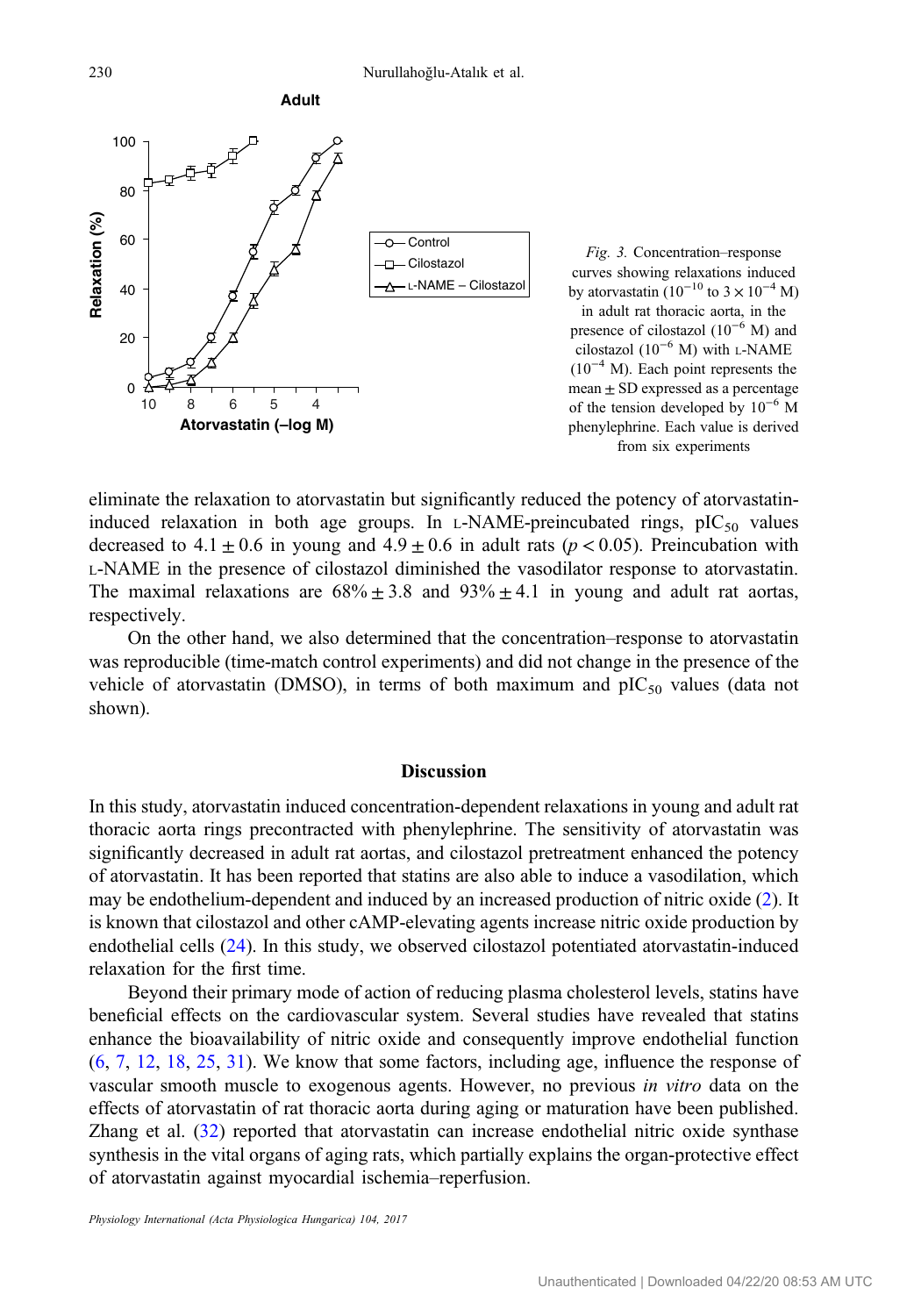Our results indicate that atorvastatin induced concentration-dependent relaxation of young and adult phenylephrine-contracted rat aortas. Phenylephrine, an alpha-adrenergic agonist, contracts smooth muscle cells through the extracellular  $Ca^{2+}$  influx in receptoroperated  $Ca^{2+}$  channels and through the release of internal  $Ca^{2+}$  from specific inositol 1,4, 5-trisphosphate receptor channels in the sarcoplasmic reticulum membrane [\(13](#page-7-0), [19\)](#page-7-0). In this study, atorvastatin inhibited the contraction induced by phenylephrine in a concentrationdependent manner. This result suggests that atorvastatin can inhibit the vasocontraction induced by extracellular  $Ca^{2+}$  entry via the receptor-operated  $Ca^{2+}$  channel pathway. Some studies have demonstrated that simvastatin  $(1, 3, 27)$  $(1, 3, 27)$  $(1, 3, 27)$  $(1, 3, 27)$  $(1, 3, 27)$  $(1, 3, 27)$  and atorvastatin  $(27)$  $(27)$  also directly relax vascular smooth muscle by inhibiting  $Ca^{2+}$  influx through voltage-operated  $Ca^{2+}$  channels and  $Ca^{2+}$  release from intracellular store site. Tesfamariam et al.  $(27)$  $(27)$  reported that atorvastatin may have additional effects on  $Ca^{2+}$  regulation in vascular smooth muscle that are not due to cholesterol depletion. They also observed that simvastatin and atorvastatin may reduce agonist-stimulated rise in  $[Ca^{2+}]$ ; by inhibiting  $Ca^{2+}$  influx. It is known that simvastatin and atorvastatin are lipophilic and freely diffuse into cells ([11](#page-7-0)). These findings support our results. Moreover, atorvastatin was more potent in the young than in the adult group in this study. However, the mechanisms for the decreased sensitivity to atorvastatin are unknown. Chronic and minor pathological changes of the vessel morphology during aging might affect the potency of atorvastatin in rat aorta. To the best of our knowledge, this is the first in vitro study to show the effects of age on atorvastatin-induced relaxations of isolated rat aorta. The maximal plasma concentration of atorvastatin is reported to be  $252 \mu M$  in patients treated with the recommended oral doses (80 mg; [16\)](#page-7-0). Thus, in this study, the lower concentrations of atorvastatin (10<sup>-10</sup> to 3  $\times$ 10−<sup>4</sup> M), which initiate acute relaxant response in rat aorta, correspond to plasma levels of this statin derived from commonly prescribed doses.

Cilostazol is an inhibitor of PDE3 that increases the levels of cAMP and the active form of protein kinase A, a process closely related to the inhibition of platelet aggregation and relaxation of vascular smooth muscle ([15\)](#page-7-0). In this study, we also investigated the role of cilostazol pretreatment on the atorvastatin-induced responses. Interestingly, pretreatment with cilostazol enhanced the potency of atorvastatin in both young and adult rat aortas. Furthermore, in adult aortas, cilostazol enhanced the potency more potently than in the young group. Based on our data, we cannot suggest which mechanisms underlie the increased sensitivity to atorvastatin in the presence of cilostazol. Previously, we reported that cumulative addition of cilostazol caused concentration-dependent relaxations of rat thoracic aorta rings [\(23](#page-8-0)). However, no previous study has addressed the possible vascular interactions of statins with cilostazol in isolated rat aorta. Cilostazol has many pharmacological actions, including vasodilation, inhibition of platelet activation and aggregation, inhibition of thrombosis, increased blood flow to the limbs, improvement in serum lipids with lowering of triglycerides and elevation of high-density lipoprotein cholesterol, and inhibition of growth of vascular smooth muscle contractions ([8,](#page-7-0) [14,](#page-7-0) [15](#page-7-0)). We know that statins are commonly used by patients with cardiovascular diseases. Such patients frequently have cardiovascular diseases, which may be treated with cilostazol. Nakamura et al. ([21\)](#page-7-0) have previously reported the protein kinase A-independent vasodilating effect of PDE3 inhibition using pressurized rabbit cerebral penetrating arterioles. It is expected that the effectiveness of vasodilation by PDE3 inhibition is greatly dependent on the type of the blood vessel sampled, the agonist stimulation, and the timing of drug treatment. Cilostazol is clinically applicable to

Physiology International (Acta Physiologica Hungarica) 104, 2017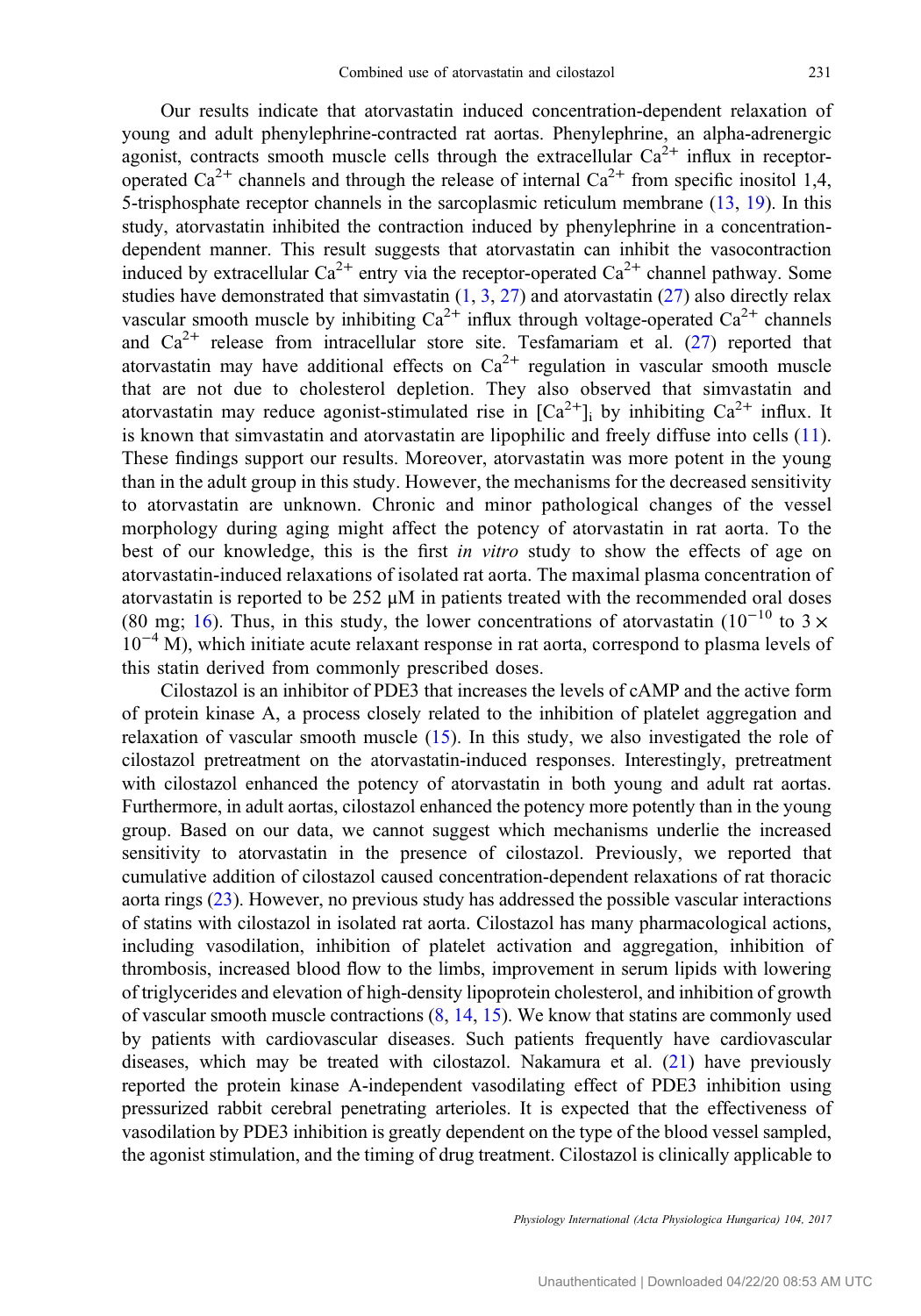the patients with intermittent claudication and atherosclerosis obliteration. It is generally thought that endothelium-dependent vasodilation and capillary-like formation underlie the protection of PDE3 inhibition against peripheral arterial disease. Nakamura et al. ([22\)](#page-8-0) reported that cilostazol-induced vasodilation of the rat thoracic aorta was dependent on the endothelium, which released nitric oxide from aortic endothelial cells. Furthermore, Li et al. [\(17](#page-7-0)) reported that cilostazol induced the relaxation of rabbit thoracic aorta through activation of the big-conductance  $Ca^{2+}$ -activated  $K^+$  channel via an endothelium-independent, protein kinase A-dependent signaling pathway. These investigators also suggested a cilostazolinduced endothelium-independent relaxation, since the relaxations of cilostazol on endothelium-intact and endothelium-denuded arteries were not different. In this study, incubation of aortic rings with L-NAME in the presence of cilostazol did not completely eliminate the relaxation to atorvastatin but significantly reduced the responses of this statin in young and adult rat aortas, especially in young rats. There appears to be a nitric oxide-independent effect of atorvastatin since L-NAME did not totally abolish atorvastatin-induced relaxation. Similarly, Sönmez Uydeş-Doğan et al. ([26\)](#page-8-0) reported that pravastatin, atorvastatin, and cerivastatin can acutely induce vasorelaxation on precontracted aortic rings via both endothelium-dependent and -independent mechanisms. The  $E_{\text{max}}$  and  $IC_{50}$  values that the researchers found were different from those of our work. The reason for this discrepancy may be related to differences between contractile agents used, ages or sex of rats, and perhaps working conditions. In that study, nitric oxide release seems to play a more dominant role in atorvastatin responsiveness as determined by a higher inhibition of maximal relaxation by nitric oxide synthase inhibitor  $N^G$ -nitro-L-arginine (L-NOARG). Recently, Meschiari et al. [\(20](#page-7-0)) reported that statins exert pleiotropic effects independent of cholesterol concentrations, including upregulation of nitric oxide formation and matrix metalloproteinase (MMP) downregulation. However, statins also increase tissue concentrations of nitrites, which activate new signaling pathways independent of nitric oxide. Atorvastatin increased nitrite concentrations and nitrite inhibited MMP-9 production by endothelial cells. Furthermore, Guimarães et al. ([10\)](#page-7-0) reported that treatment with atorvastatin significantly increased nitrite concentrations in the aortas from hypertensive animals. But we have no explanation about this part of the response because it is not possible to measure vascular nitrite concentrations in our lab. Further studies should be carried out to clarify atorvastatin increasing nitrite mechanisms.

In conclusion, combined drug therapy may be efficacious in delaying the occurrence of cardiovascular events. The results of Wang et al. ([30](#page-8-0)) support our hypothesis that combined treatment with atorvastatin + probucol + cilostazol (APC) significantly attenuates atherosclerosis through inhibiting anti-inflammatory and antioxidant properties independent of the lipid-lowering function. Although it remains to be verified clinically whether combined APC treatment exhibits a "potent antiatherogenic function," it seems that APC more strongly attenuates the progression of atherosclerosis than statin alone in cholesterol-fed rabbits. The investigators also reported that these insights may provide a new concept with which the occurrence of cardiovascular events can be effectively delayed by APC-combined drug treatment in the early stages in patients with or without established atherosclerotic cardiovascular disease. This finding is in line with ours. This study supports that the new concept of statin–cilostazol combination could be valuable in cardiovascular prevention especially during aging. In this study, we used only female rats; therefore, further studies must be performed to clarify the gender difference.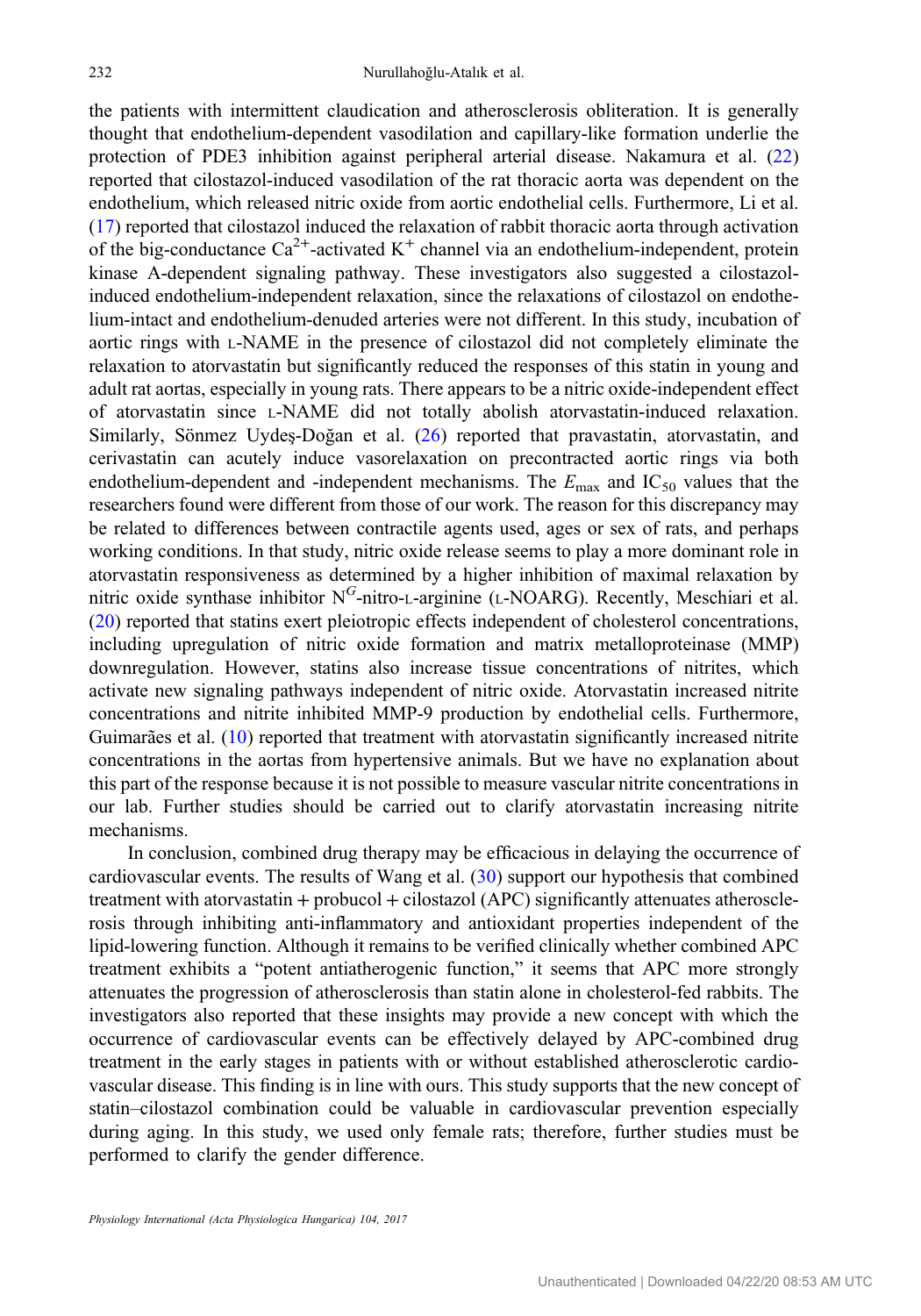### **REFERENCES**

- <span id="page-7-0"></span>1. Alvarez de Sotomayor M, Herrera MD, Marhuenda E, Andriantsitohaina R: Characterization of endothelial factors involved in the vasodilatory effect of simvastatin in aorta and small mesenteric artery of the rat. Br. J. Pharmacol. 131, 1179–1187 (2000)
- 2. Alvarez de Sotomayor M, Pérez-Guerrero C, Herrera MD, Jimenez L, Marín R, Marhuenda E, Andriantsitohaina R: Improvement of age-related endothelial dysfunction by simvastatin: effect on NO and COX pathways. Br. J. Pharmacol. 146(8), 1130–1138 (2005)
- 3. Alvarez de Sotomayor M, Perez-Guerrero C, Herrera MD, Marhuenda E: Effect of simvastatin on vascular smooth muscle responsiveness: involvement of  $Ca^{2+}$  homeostasis. Eur. J. Pharmacol. 415, 217–224 (2014)
- 4. Antonopoulos AS, Margaritis M, Lee R, Channon K, Antoniades C: Statins as anti-inflammatory agents in atherogenesis: molecular mechanisms and lessons from the recent clinical trials. Curr. Pharm. Des. 18, 1519–1530 (2012)
- 5. Balakumar P, Kathuria S, Taneja G, Kalra S, Mahadevan N: Is targeting eNOS a key mechanistic insight of cardiovascular defensive potentials of statins. J. Mol. Cell Cardiol. 52, 83–92 (2012)
- 6. Blum A, Shamburek R: The pleiotropic effects of statins on endothelial function, vascular inflammation, immunomodulation and thrombogenesis. Atherosclerosis 203, 325–330 (2006)
- 7. Chalubinski M, Broncel M: Influence of statins on effector and regulatory immune mechanisms and their potential clinical relevance in treating autoimmune disorders. Med. Sci. Monit. 16, 245–251 (2010)
- 8. Dawson DL, Cutler BS, Meissner MH, Strandness DE Jr: Cilostazol has beneficial effects in treatment of intermittent claudication: results from a multicenter, randomized, prospective, double-blind trial. Circulation 98, 678–686 (1998)
- 9. Gong X, Ma Y, Ruan Y, Fu G, Wu S: Long-term atorvastatin improves age-related endothelial dysfunction by ameliorating oxidative stress and normalizing eNOS/iNOS imbalance in rat aorta. Exp. Gerontol. 52, 9–17 (2014)
- 10. Guimarães DA, Rizzi E, Ceron CS, Pinheiro LC, Gerlach RF, Tanus-Santos JE: Atorvastatin and sildenafil lower blood pressure and improve endothelial dysfunction, but only atorvastatin increases vascular stores of nitric oxide in hypertension. Redox Biol. 17(1), 578–585 (2013)
- 11. Hamelin BA, Turgeon J: Hydrophilicity/lipophilicity: relevance for the pharmacology and clinical effects of HMG-CoA reductase inhibitors. Trends Pharmacol. Sci. 19, 26–37 (1998)
- 12. Hashimoto A, Miyakoda G, Hirose Y, Mori T: Activation of endothelial nitric oxide synthase by cilostazol via a cAMP/protein kinase A- and phosphatidylinositol 3-kinase/Akt-dependent mechanism. Atherosclerosis 189(2), 350–357 (2006)
- 13. Janbaz KH, Arif J, Saqib F, Imran I, Ashraf M, Zia-Ul-Haq M, Jaafar HZ, De Feo V: In-vitro and in-vivo validation of ethnopharmacological uses of methanol extract of Isodon rugosus Wall. ex Benth. (Lamiaceae). BMC Complement. Altern. Med. 14, 71 (2014)
- 14. Kambayashi J, Liu Y, Sun B, Shakur Y, Yoshitake M, Czerwiec F: Cilostazol as a unique antithrombotic agent. Curr. Pharm. Res. 9, 2289–2302 (2003)
- 15. Kimura Y, Tani T, Kanbe T, Watanabe K: Effect of cilostazol on platelet aggregation and experimental thrombosis. Arzneimittelforschung 35, 1144–1149 (1985)
- 16. Lea AP, McTavish D: Atorvastatin: a review of its pharmacology and therapeutic potential in the management of hyperlipideamias. Drugs 53, 828–847 (1997)
- 17. Li H, Hong DH, Son YK, Na SH, Jung WK, Bae YM, Seo EY, Kim SJ, Choi IW, Park WS: Cilostazol induces vasodilation through the activation of  $Ca^{2+}$ -activated  $K^+$  channels in aortic smooth muscle. Vascul. Pharmacol. 70, 15–22 (2015)
- 18. Mason RP, Kubant R, Heeba G, Jacob RF, Day CA, Medlin YS, Funovics P, Malinski T: Synergistic effect of amlodipine and atorvastatin in reversing LDL-induced endothelial dysfunction. Pharm. Res. 25, 1798–1806 (2008)
- 19. McFadzean I, Gibson A: The developing relationship between receptor-operated and store-operated calcium channels in smooth muscle. Br. J. Pharmacol. 135, 1–13 (2002)
- 20. Meschiari CA, Pinheiro LC, Guimarães DA, Gerlach RF, Tanus-Santos JE: Sodium nitrite attenuates MMP-9 production by endothelial cells and may explain similar effects of atorvastatin. Naunyn Schmiedebergs Arch. Pharmacol. 389(2), 223–231 (2016)
- 21. Nakamura K, Ikomi F, Ohhashi T: Cilostazol, an inhibitor of type 3 phosphodiesterase, produces endotheliumindependent vasodilation in pressurized rabbit cerebral penetrating arterioles. J. Vasc. Res. 43, 86–94 (2006)

Physiology International (Acta Physiologica Hungarica) 104, 2017